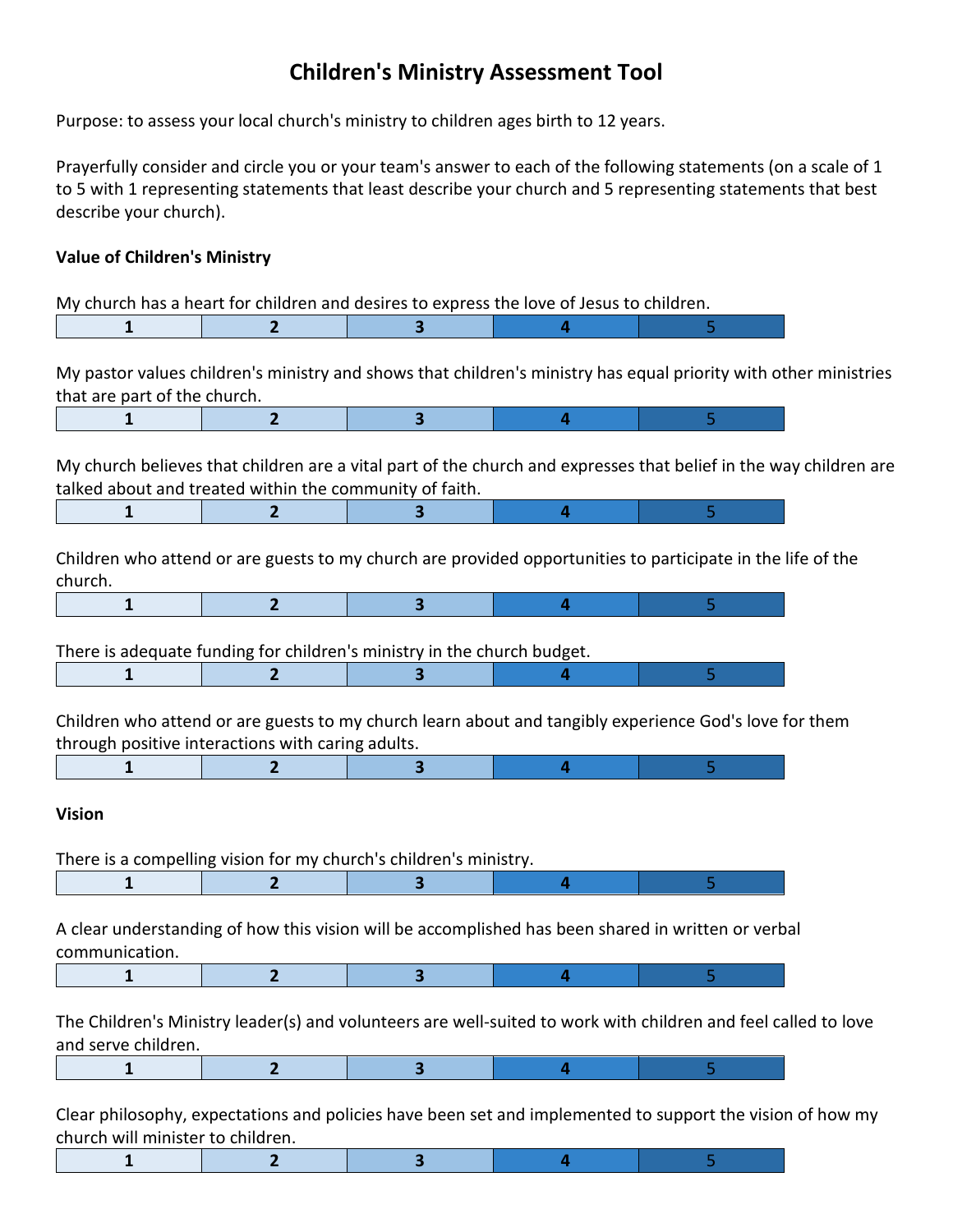Teams have been created within my church's children's ministry to ensure the bulk of responsibility does not fall on one person.

| ian on one person.                                                                                                                                                           |                |                         |   |    |
|------------------------------------------------------------------------------------------------------------------------------------------------------------------------------|----------------|-------------------------|---|----|
| 1                                                                                                                                                                            | $\overline{2}$ | 3                       | 4 | 5  |
| <b>Connection</b>                                                                                                                                                            |                |                         |   |    |
| Children are embraced fully and viewed through the lens of Jesus.                                                                                                            |                |                         |   |    |
| 1                                                                                                                                                                            | $\mathbf{2}$   |                         | 4 | 5  |
|                                                                                                                                                                              |                |                         |   |    |
| Children are welcomed and greeted at eye-level.                                                                                                                              |                |                         |   |    |
| $\mathbf{1}$                                                                                                                                                                 | $\mathbf{2}$   | $\overline{\mathbf{3}}$ | 4 | 5  |
| Opportunities are presented for children to form a trust-based relationship with caring adult leaders.                                                                       |                |                         |   |    |
| 1                                                                                                                                                                            | $\overline{2}$ | $\overline{\mathbf{3}}$ | 4 |    |
| Children are shown how much they are loved and valued through how well they are treated.<br>1                                                                                | $\mathbf{2}$   |                         | 4 |    |
| Activities for children are planned outside the church setting to deepen connections and increase relationship<br>building.                                                  |                |                         |   |    |
| 1                                                                                                                                                                            | $\overline{2}$ | $\overline{\mathbf{3}}$ | 4 | 5  |
| A thorough children's ministry volunteer application process is in place.<br>1                                                                                               | 2              | з                       | 4 | 5  |
| A sign-in and sign-out procedure exists for all children.                                                                                                                    |                |                         |   |    |
| 1                                                                                                                                                                            | 2              | 3                       | 4 | 5  |
| Policies and procedures are written to address restroom and diapering procedures, the child protection policy<br>(i.e. the rule of 2), non-custodial parent situations, etc. |                |                         |   |    |
| 1                                                                                                                                                                            | $\overline{2}$ | 3                       | 4 | 5  |
| The room/space where children are welcomed is inviting, well-lit and free of clutter.                                                                                        |                |                         |   |    |
| 1                                                                                                                                                                            | $\mathbf{2}$   | 3                       | 4 | 5  |
| Children's ministry volunteers and leaders are clearly identified by wearing a designated shirt or name badge.                                                               |                |                         |   |    |
| $\mathbf{1}$                                                                                                                                                                 | $\overline{2}$ | 3                       | 4 | 5. |
| Quality                                                                                                                                                                      |                |                         |   |    |
| A children's lesson or activity is prepared - regardless of how many children show up that week.                                                                             |                |                         |   |    |
| 1                                                                                                                                                                            |                | з                       |   |    |
| Teachers and ministry leaders come well-prepared to teach that week's Bible lesson.                                                                                          |                |                         |   |    |